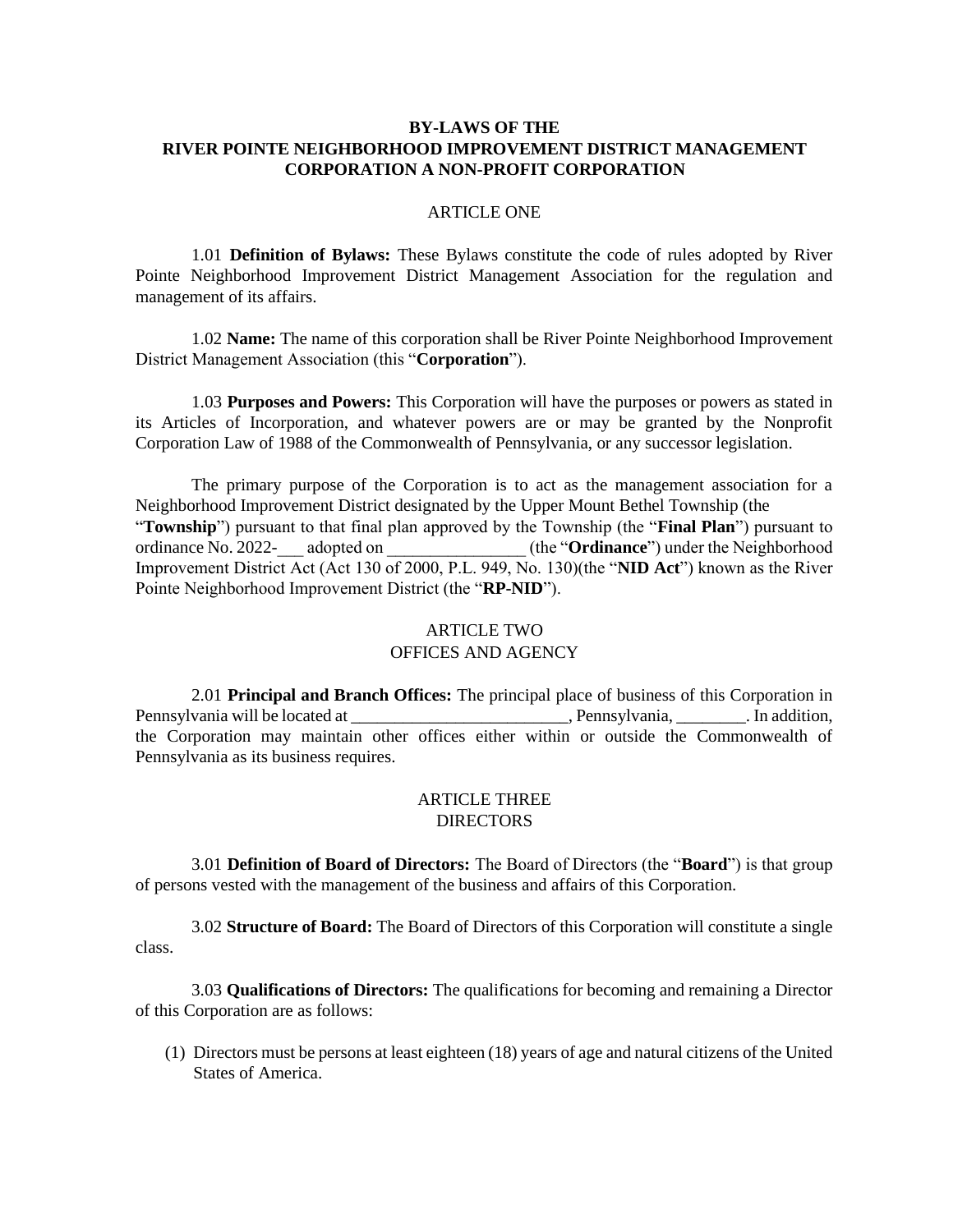- (2) Two (2) directors shall be appointed by the Township Board of Supervisors as the Township may determine and those Directors shall serve until replaced by the Township.
- (3) Three (3) directors shall be appointed at the first annual regular Directors meeting (January) upon a vacancy or the expiration of a term of any Director by the tax paying landowners within the RP-NID as follows:
	- a. The initial directors shall be appointed by the owners of the undeveloped taxable property within the RP-NID – whereby the votes shall be allocated based upon acreage of each taxable parcel versus the total acreage of the taxable land within the RP-NID; and
	- b. Upon the completion of the development of 3,000,000 square feet of building within the RP-NID that will be subject to the special and annual assessments under the Ordinance – the votes shall be allocated based upon the square footage of the buildings located within the RP-NID that are subject to the annual assessments under the Ordinance.

3.04 **Number of Directors:** The number of Directors of this Corporation shall be comprised of an odd number of members but will not be less than five (5) at any one time nor more than nine (9). Until further amendment of these Bylaws the number of Directors presently will be five (5).

3.05 **Terms of Directors:** The Directors constituting the first Board of Directors, as named in the Articles of Incorporation, will hold office as designated in the Articles of Incorporation, the first listed serving until December 31, 2023 and the second two (2) listed serving until December 31, 2024. An additional fourth and fifth Director shall be appointed by the Township prior to the first meeting of the Board of Directors, as set forth herein. Thereafter, those Directors not appointed by the Township will be elected for a term of two (2) years. Each Director will hold office for the term for which the Director was elected and until a successor has been selected and qualified.

3.06 **Vacancies on the Board:** Any vacancy occurring on the Board of Directors, or any expired term on the Board or any directorship to be filled by reason of an increase in the number of Directors will be appointed by a majority of the remaining Board of Directors; however, any vacancies occurring by a Township representative on the Board of Directors shall be appointed by the Township as the Township determines in its reasonable discretion. Any Director appointed to fill the vacancy of an unexpired Director's term will serve for the unexpired term of the predecessor in office.

3.07 **Location of Directors' Meetings:** Meetings of the Board of Directors, regular or special, will be held at Pennsylvania, unless otherwise specified in the notice of meeting or agreed upon by the Board of Directors. The Board of Directors may also elect to hold its meeting via electronic/video conference.

3.08 **Regular Directors' Meetings:** Regular meetings of the Board of Directors will be held at five o'clock P.M. on the third Tuesday of the first month of each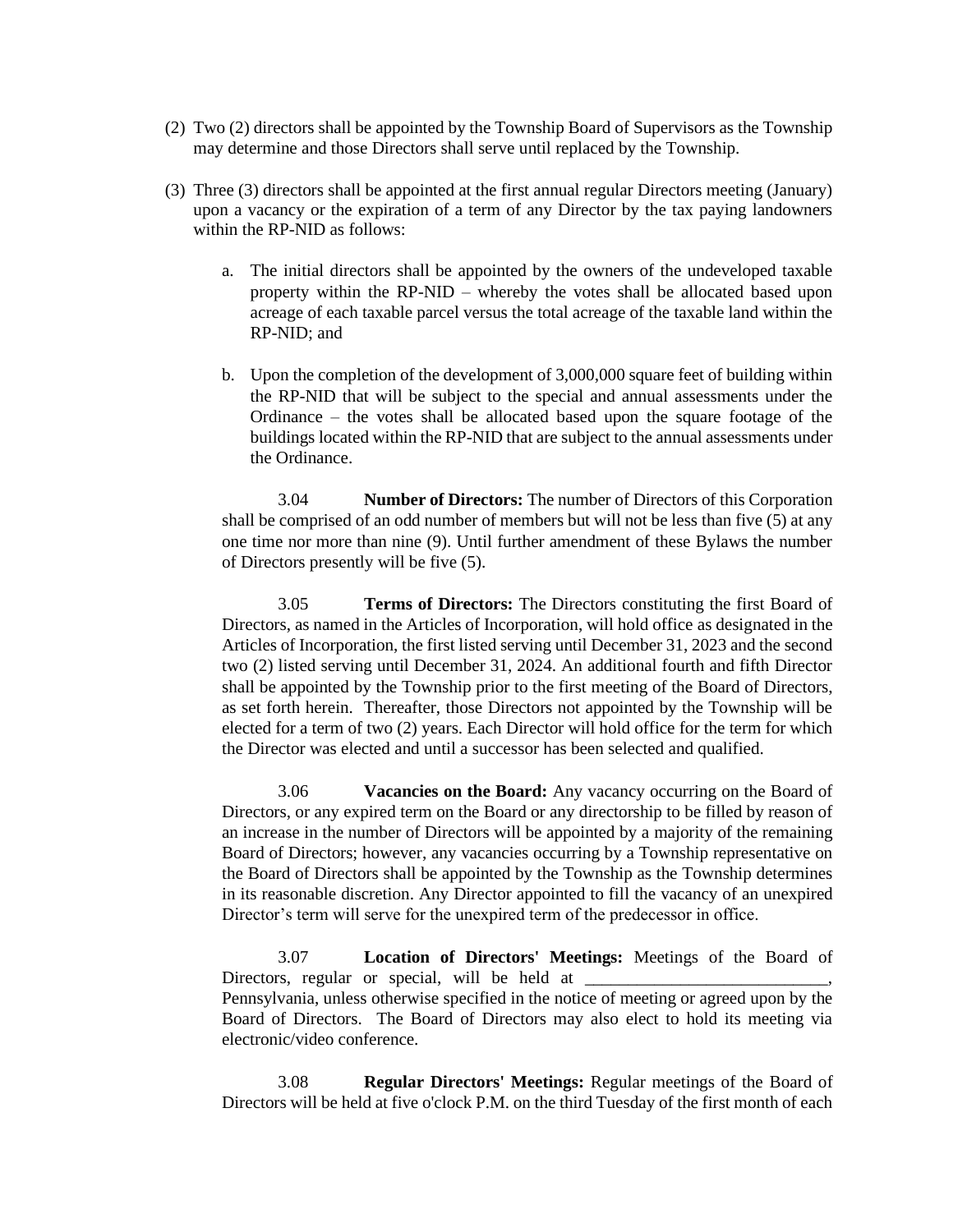quarter of the year, being the months of January, April, July and October. This provision of the Bylaws constitutes notice to all Directors of all regular meetings, and no further notice shall be required, although further notice may be given.

3.09 **Notice of Special Directors' Meetings:** Written or printed notice stating the place, day, and hours of any special meeting of the Board of Directors will be delivered to each Director not less than two (2) days and no more than thirty (30) days before the date of the meeting, either personally, by certified mail or by e-mail, by or at the direction of the President, the Secretary, or the Directors calling the meeting. If mailed, the notice will be deemed to be delivered when received by the Director at the Director's address as it appears on the records of this Corporation, with postage prepaid. If e-mailed, the notice will be deemed to be delivered upon receipt by Director at Director's e-mail address with a return receipt acknowledgment confirming the same. The notice need not state the business to be transacted at, nor the purpose of, the meeting.

3.10 **Call of Special Board Meeting:** A special meeting of the Board of Directors may be called by either:

- (1) The President; or
- (2) A majority of the Board of Directors.

3.11 **Waiver of Notice:** Attendance of a Director at any meeting of the Board of Directors will constitute a waiver of notice for that meeting except when the Director attends a meeting for the express purpose of objecting to the transaction of any business because the meeting is not lawfully called or convened. For purposes of clarity, any such objection must occur at the beginning of such meeting.

3.12 **Quorum of Directors:** A majority of the Board of Directors will constitute a quorum. The act of a majority of the Directors present at a meeting at which a quorum is present will be the act of the Board of Directors unless a greater number is required under the provisions of the Nonprofit Corporation Law of 1988 or expressly required pursuant to these Bylaws.

3.13 **Major Decisions:** The following items shall require the approval of eighty percent (80%) of the Directors:

- (1) To terminate or dissolve this Corporation;
- (2) Any request to the Township to amend the Ordinance, which shall include, without limitation, any request to expand the boundaries of the RP-NID;
- (3) Election to request the extension of the sunset date of the RP-NID as set forth in the Ordinance, provided such approval shall not be necessary for the automatic extension as set forth in the Final Plan;
- (4) Any material change to that cooperation and services agreement to be executed between this Corporation and Township, as set forth in the Final Plan;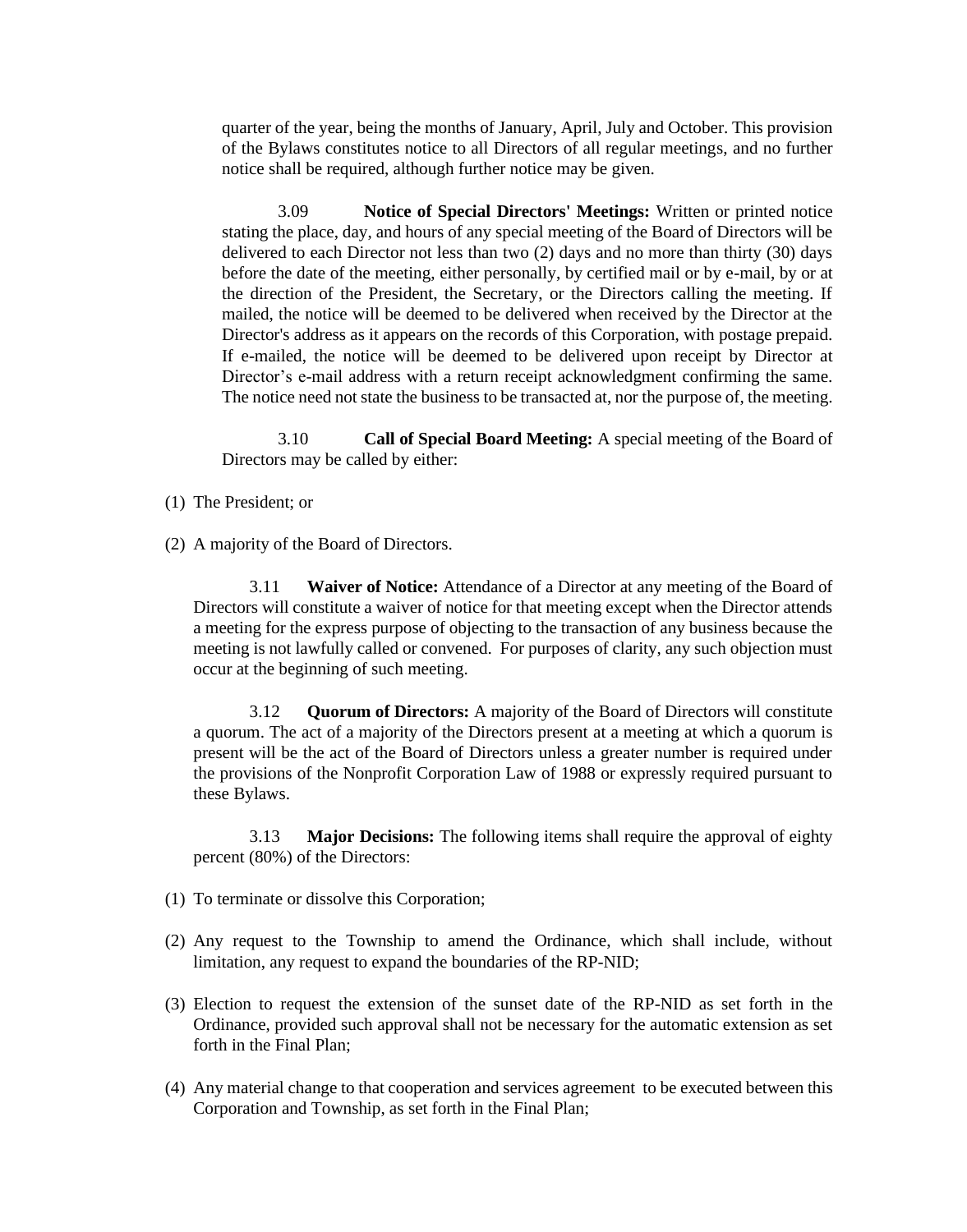- (5) To amend or repeal the Bylaws or adopt new bylaws;
- (6) Expand the number of directors on the Board of Directors; or
- (7) To remove a Director from the Board of Directors.

Items 3.13 (2) and 3.13 (3) above shall also require submission and approval of the Township Board of Supervisors in accordance with the NID Act.

### ARTICLE FOUR **OFFICERS**

4.01 **Roster of Officers:** The Officers of this Corporation will consist of the following personnel:

- (1) A President;
- (2) A Vice President;
- (3) A Secretary; and
- (4) A Treasurer.

4.02 **Selection of Officers:** Each of the Officers of this Corporation will be elected and appointed annually by the Board of Directors. Each Officer will remain in office until a successor to the office has been selected and qualified. Elections will be held at the regular meeting of the Board of Directors taking place during the month of January.

4.03 **Officeholders:** In any election of Officers, the Board of Directors may elect and appoint a single person to more than one office simultaneously except for the positions of President and Treasurer. An Officer must be a Director of the Board of Directors.

4.04 **President:** The President is the Chief Executive Officer of this Corporation and will, subject to the control of the Board of Directors or any Committees, supervise and control the affairs of the Corporation. The President will perform all duties incident to the office and any other duties that may be required by these Bylaws or prescribed by the Board of Directors.

4.05 **Vice President:** The Vice President will perform all duties and exercise all powers of the President when the President is absent or is otherwise unable to act. The Vice President will perform any other duties that may be prescribed by the Board of Directors.

4.06 **Secretary:** The Secretary will keep minutes of all meetings of Committee Members, as defined in Section 6.04 below, and of the Board of Directors,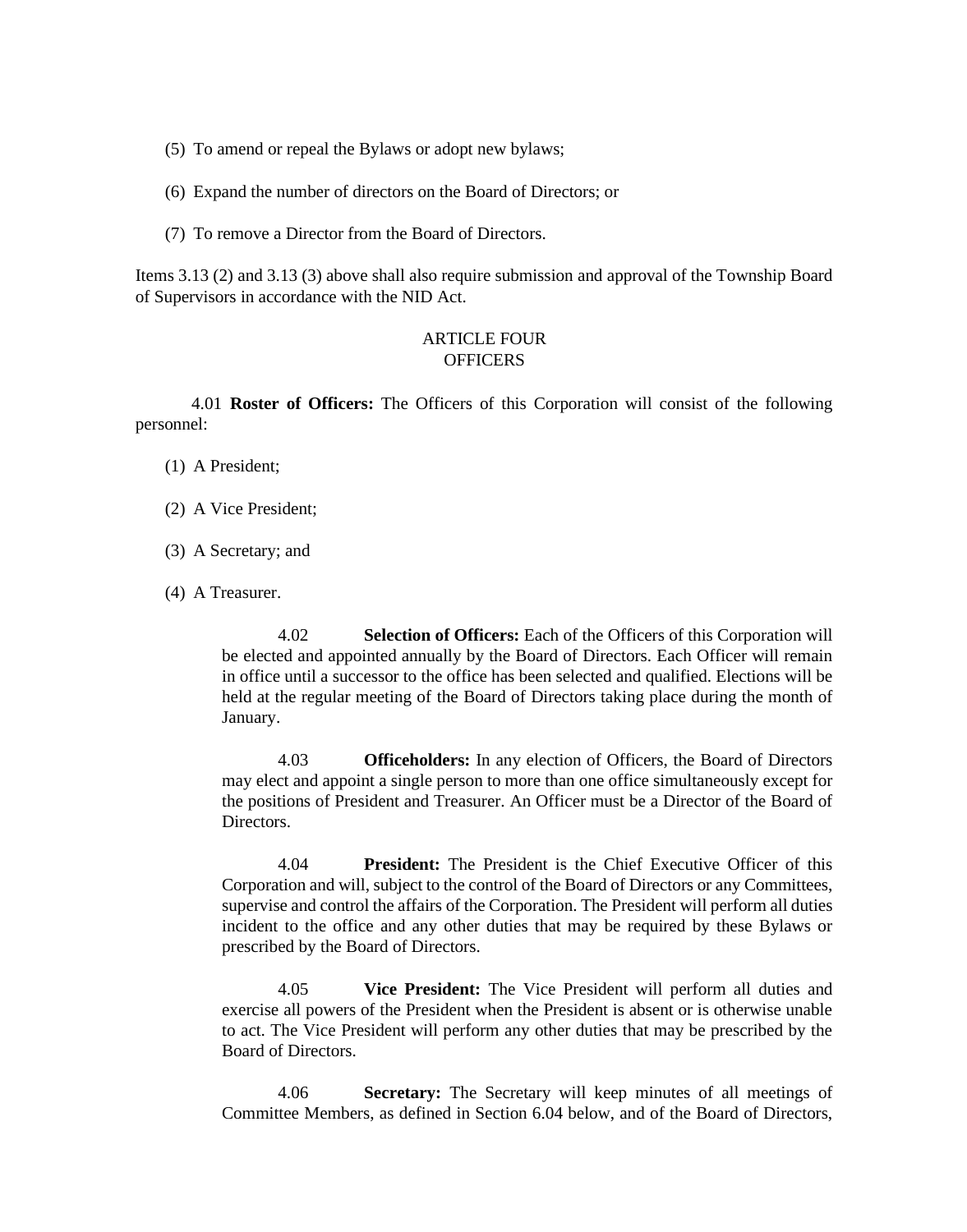be the custodian of the corporate records, give all notices as are required by law or by these Bylaws, and generally, perform all duties incident to the office of Secretary and any other duties as may be required by law, by the Articles of Incorporation, or by these Bylaws, or that may be assigned by the Board of Directors.

4.07 **Treasurer:** The Treasurer will have charge and custody of all funds of this Corporation, and will deposit the funds as required by the Board of Directors, keep and maintain adequate and correct accounts of the Corporation's properties and business transactions, render reports and accountings to the Directors and to the Committee Members as required by the Board of Directors or by the Committee Members or by law. The Treasurer will perform in general all duties incident to the office of Treasurer and any other duties as may be required by law, by the Articles of Incorporation, or by these Bylaws, or that may be assigned by the Board of Directors.

4.08 **Removal of Officers:** Any Officer elected or appointed to office may be removed by the Board of Directors whenever, in their judgment, the best interests of this Corporation will be served. However, any removal will be without prejudice to any contract rights of the Officer so removed.

# ARTICLE FIVE INFORMAL ACTION

5.01 **Waiver of Notice:** Whenever any notice is required to be given under the provisions of the Nonprofit Corporation Law of 1988, or these Bylaws, a waiver of the notice in writing signed by the person or persons entitled to notice, whether before or after the time stated in the waiver, will be deemed equivalent to the giving of the notice. The waiver must, in the case of a special meeting of Directors, specify the specific nature of the business to be transacted and whether a vote will be called for during such meeting.

5.02 **Action by Consent:** Any action required by law or under the Articles of Incorporation of this Corporation or these Bylaws, or any action that otherwise may be taken at a meeting of the Directors, may be taken without a meeting by unanimous written consent of all Directors in office, and such actions to be taken are filed with the Secretary of the Corporation.

#### ARTICLE SIX **COMMITTEES**

6.01 **Definition of Executive Committees:** This Corporation may have certain Committees, each of which will consist of one or more Directors. Each Executive Committee will have and will exercise some prescribed authority of the Board of Directors in the management of this Corporation. However, no Committee will have the authority of the Board in reference to affecting any of the following:

- (1) Filling of vacancies in the Board;
- (2) Adoption, amendment, or repeal of Bylaws;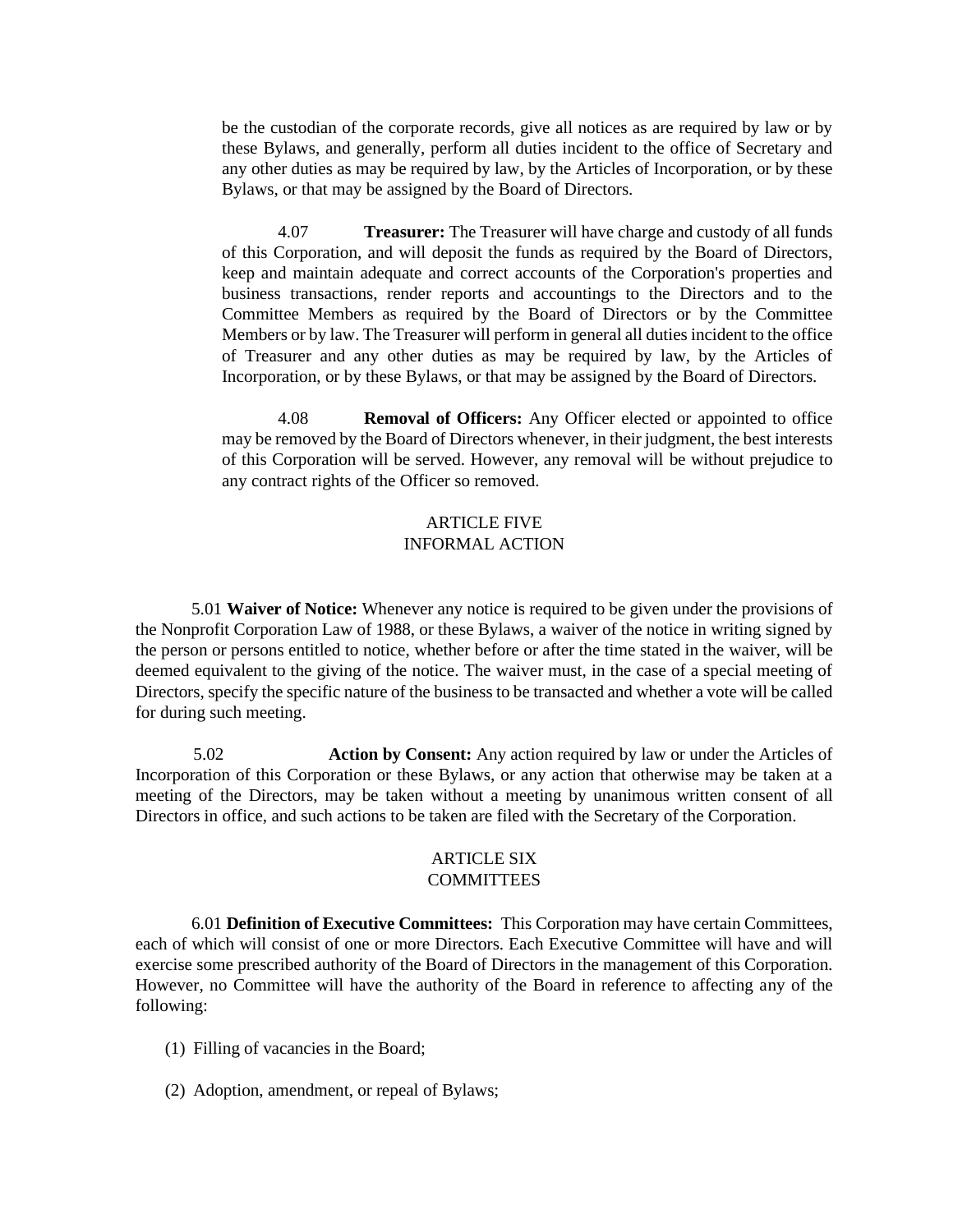- (3) Amendment or repeal of any resolution of the Board;
- (4) Any action subject to the terms and conditions set forth in Section 3.13 of these Bylaws; and
- (5) Action on matters committed by Bylaws or resolution of the Board to another Committee of the Board.

6.02 **Appointment of Committees:** The Board of Directors, by resolution duly adopted by a majority of the Board of Directors at a meeting with a quorum, may: (i) designate and appoint one or more Executive Committees; (ii) elect and appoint members ("**Executive Committee Members**"); and (iii) delegate to these Committees the specific and prescribed authority of the Board of Directors to exercise the management of this Corporation. However, the creation of Committees will not operate to relieve the Board of Directors, or any individual Director, of any responsibility imposed by law.

6.03 **Functionary Committees:** In addition, the Board of Directors, by resolution duly adopted by a majority of the Board of Directors may designate and appoint certain Functionary Committees designed to transact certain administrative business of the Corporation or to advise the Board of Directors. These Committees will be chaired by an Officer or Director as designated by the Board. The Chairperson will proceed to select the remaining members ("**Functionary Committee Members**") of the Committee up to the number set by the Board or terminate the memberships or appoint successors in the Chairperson's discretion. The Board may terminate any Committee by resolution.

6.04 **District Advisory Committee:** The Board of Directors shall form a District Advisory Committee of nine (9) members who shall represent the character of the Township and the Neighborhood Improvement District including as set forth in the Neighborhood Improvement Act. The Township shall appoint five (5) members of the District Advisory Committee ("**District Advisory Committee Members**" and with Functionary Committee Members and Executive Committee Members hereinafter referred to as "**Committee Members**"). The Board of Directors shall appoint four (4) members of the District Advisory Committee. The members of the District Advisory Committee shall be at least eighteen (18) years of age.

# ARTICLE SEVEN **OPERATIONS**

7.01 **Fiscal Year:** the fiscal year of this Corporation will be the calendar year.

7.02 **Execution of Documents:** Except as otherwise provided by law, checks, drafts, promissory notes, orders for the payment of money, and other evidences of indebtedness of this Corporation will be signed by the Treasurer and countersigned by the President. Contracts, leases, or other instruments executed in the name of an on behalf of the Corporation will be signed by the Secretary and countersigned by the President.